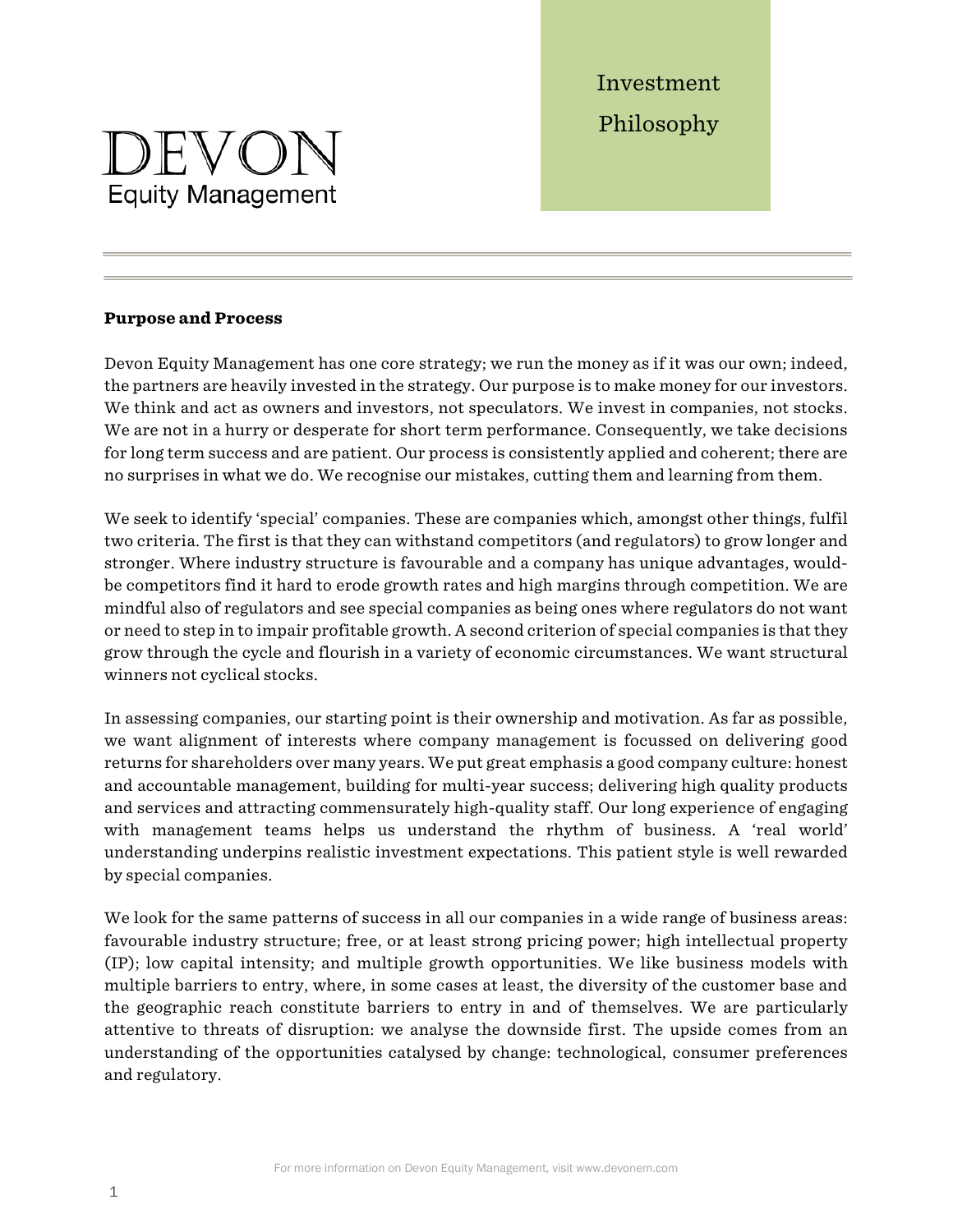# DEVON **Equity Management**

Investment Philosophy

Our style is more qualitative than quantitative in the first instance. We dedicate most time to understanding the company and the domain in which it operates, meeting competitors, suppliers, adjacencies and customers. Typically, we have very long holding periods. Our best investments are companies which keep developing and exploiting their core value added with 'growth options', constantly evolving and building on the core proposition. These are companies that create new markets, or capture opportunities as disruptors.

Our core skill derives from the long experience of engaging with management teams and understanding what makes successful investments. Although we invest in 'special' companies we have 'total market coverage' (TMC) which improves our understanding of the opportunity set. We are investment specialists not sector specialists.

### **Risk Management**

The overarching rationale for our approach is good risk management, increasing the odds of success. Our investments are 'good quality risk', where we can understand and companies can control, the main elements that determine their success. We highlight elements of 'good quality' risk.

- Focussing on company specific fundamentals, avoiding companies where macro factors are unduly important to the company's prospects increases the chances of success. The vast number of variable factors make macro forecasting extremely difficult. Our focus on a smaller number of factors which we understand and which the company controls increases the chances of success.
- Our preference for secular growth (over cyclical) companies lowers the relative importance of timing the cycle and macro forecasting. Our companies typically have multiple drivers of success, avoiding binary outcomes.
- We look for world class companies who happen to be listed in Europe. Such companies typically have globally diversified revenues; thus, our portfolio is exposed to global (rather than just European) economies and end markets. Accordingly, there is less regional economic risk. Moreover, global sales are also a validation of a company's offer.
- We favour Intellectual Property (IP) over capital intensity. IP focussed businesses tend to have greater flexibility both in costs and revenues. This flexibility is a significant operating advantage. Moreover, less capital-intensive businesses are likely to have both higher returns and less debt, both are intrinsic advantages.